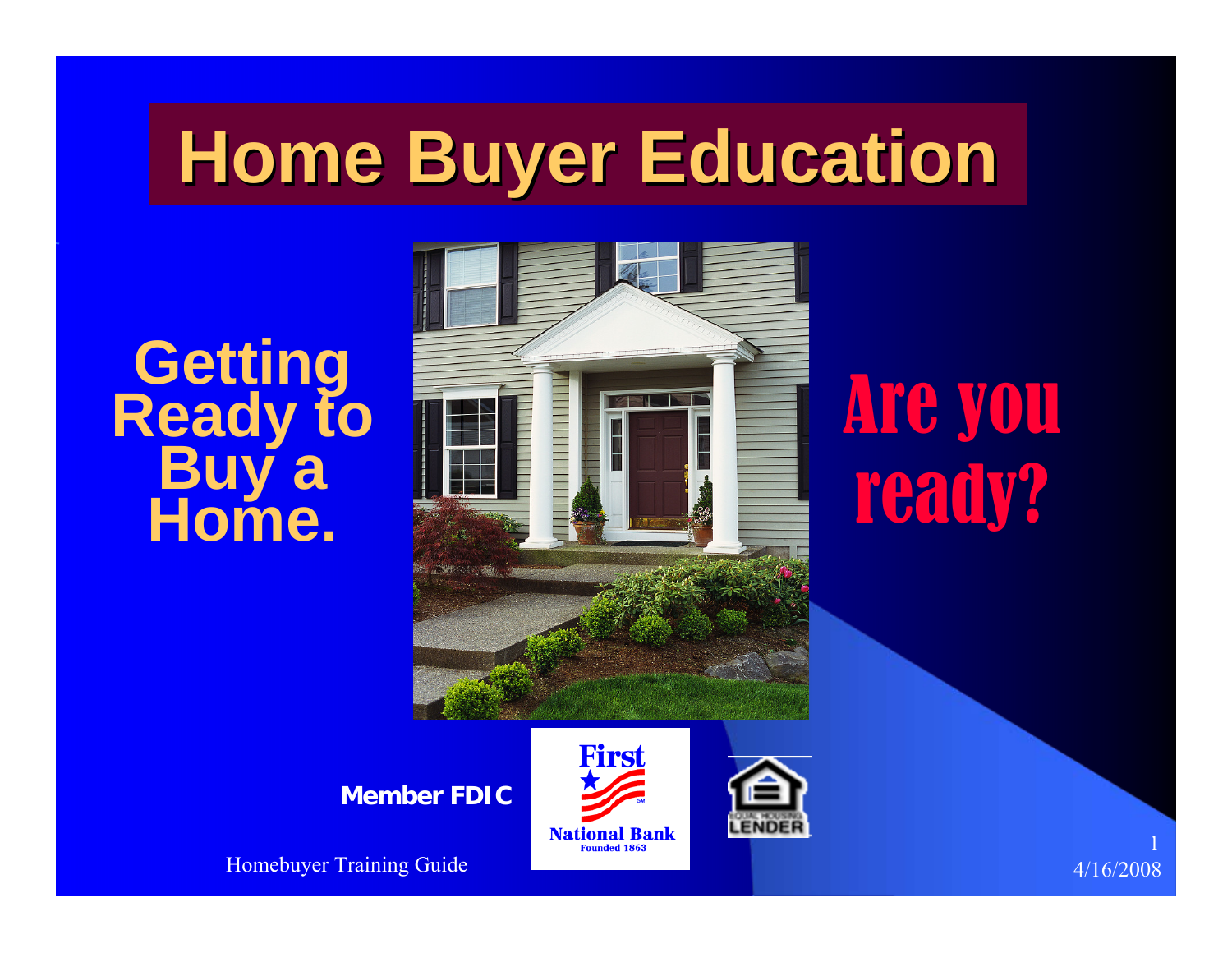# **Topics We Topics We'll Cover Today ll Cover Today**

- **Getting ready to buy**
- **Budgeting**
- **Buying your home**
- **Getting a mortgage loan**
- **The mortgage loan process**
- **Keeping and maintaining your home**



Homebuyer Training Guide 4/16/2008 and the state of the state and the state of the state 4/16/2008 and 4/16/2008 and 4/16/2008 and 4/16/2008 and 4/16/2008 and 4/16/2008 and 4/16/2008 and 4/16/2008 and 4/16/2008 and 4/16/20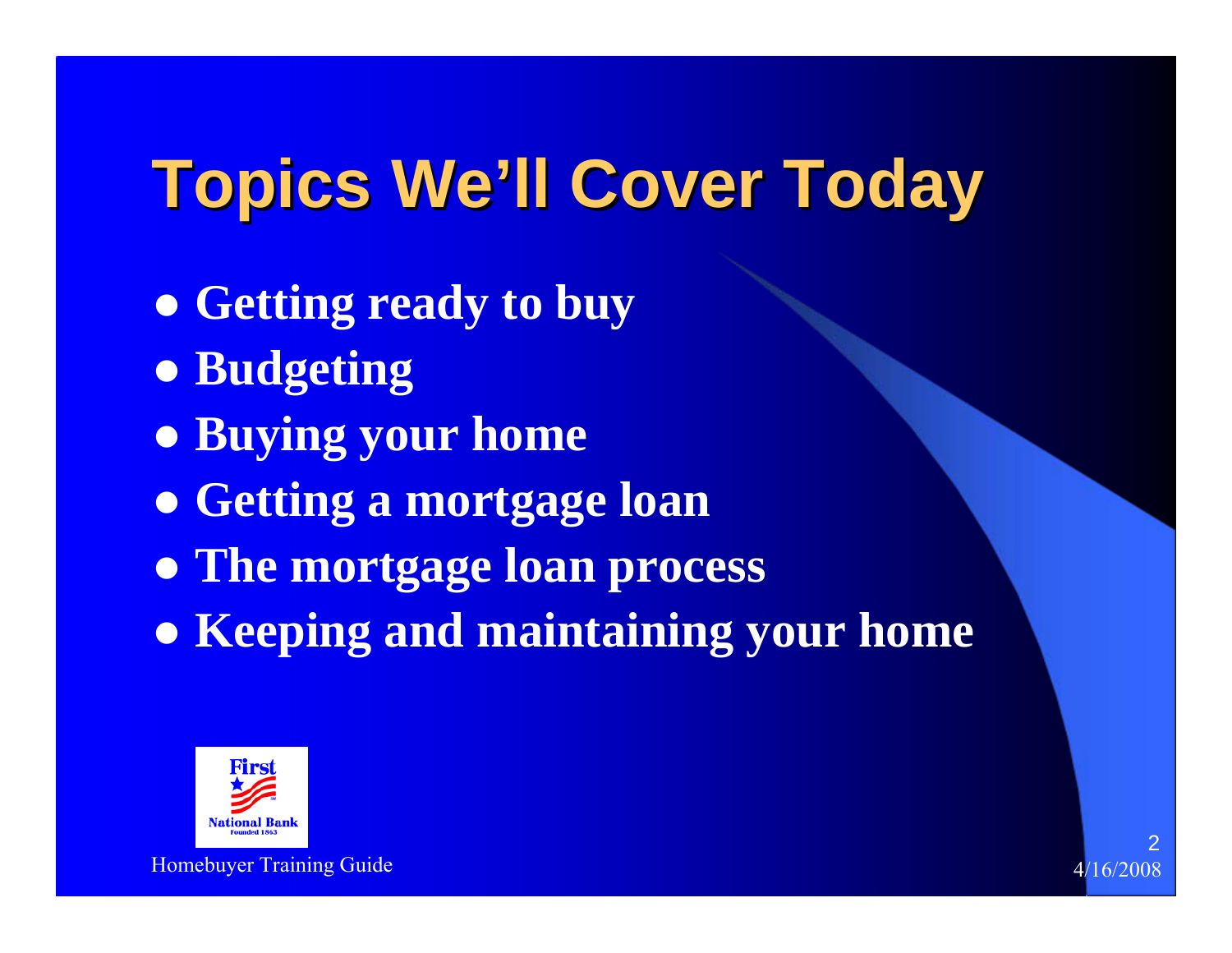# **Introduction Introduction**



- ¾ **This course will help prepare you to**  *purchase* **a home and help you** *keep* **it.**
- ¾ **Today you will learn about:**
	- 9 *Pre-qualifying* **– How much home can you afford?**
	- 9 **Credit-Worthiness**
	- 9 **Household Budgeting**
	- 9 **The Home-Buying Process**
	- 9 **Mortgage Loan-Application, Processing & Closing**
	- 9 **Maintaining and Keeping Your New Home**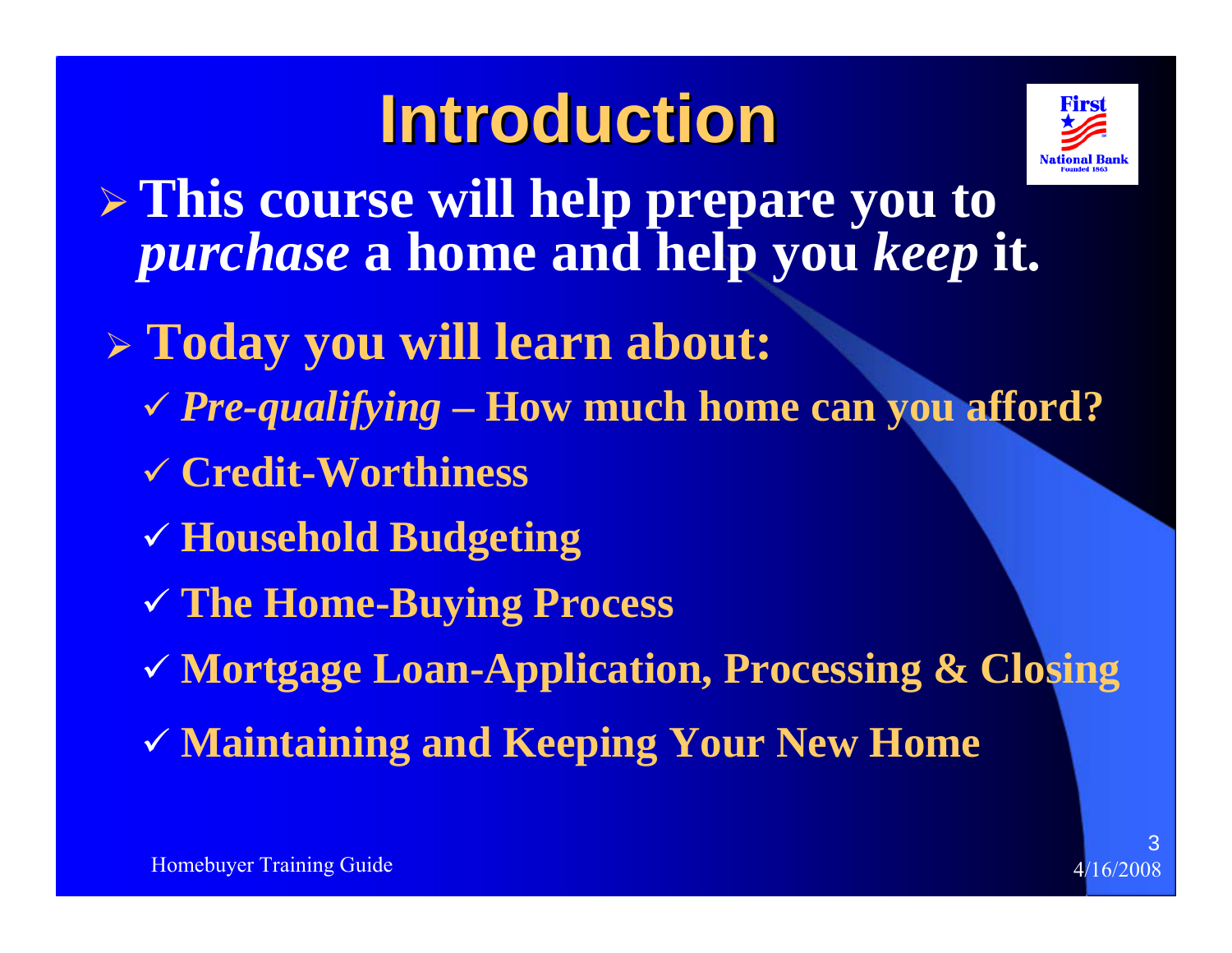# **A Home, the Largest Investment You Investment You'll Ever Make! ll Ever Make! How the process fits together…**





**Your new home!**

Homebuyer Training Guide 4/16/2008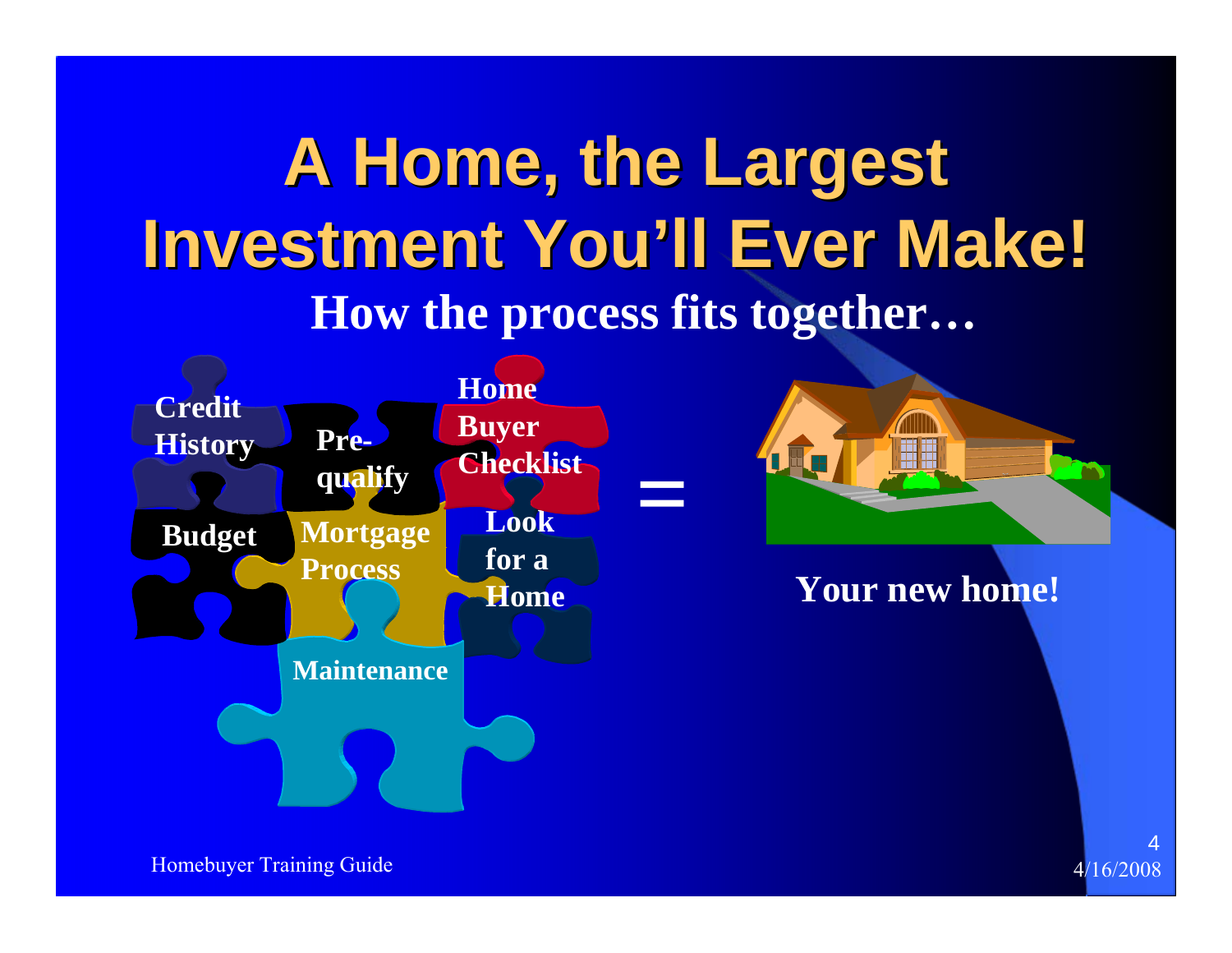**You've Decided to Buy a Home! The first question to ask yourself is: How much can I afford to spend on a home? The best way to find out how much you can afford is to:**  $\bullet$ *Pre-qualify* **for a mortgage loan,**

- $\bullet$ **Review your credit history, and**
- $\bullet$ **Design a budget you can live with.**



Homebuyer Training Guide 4/16/2008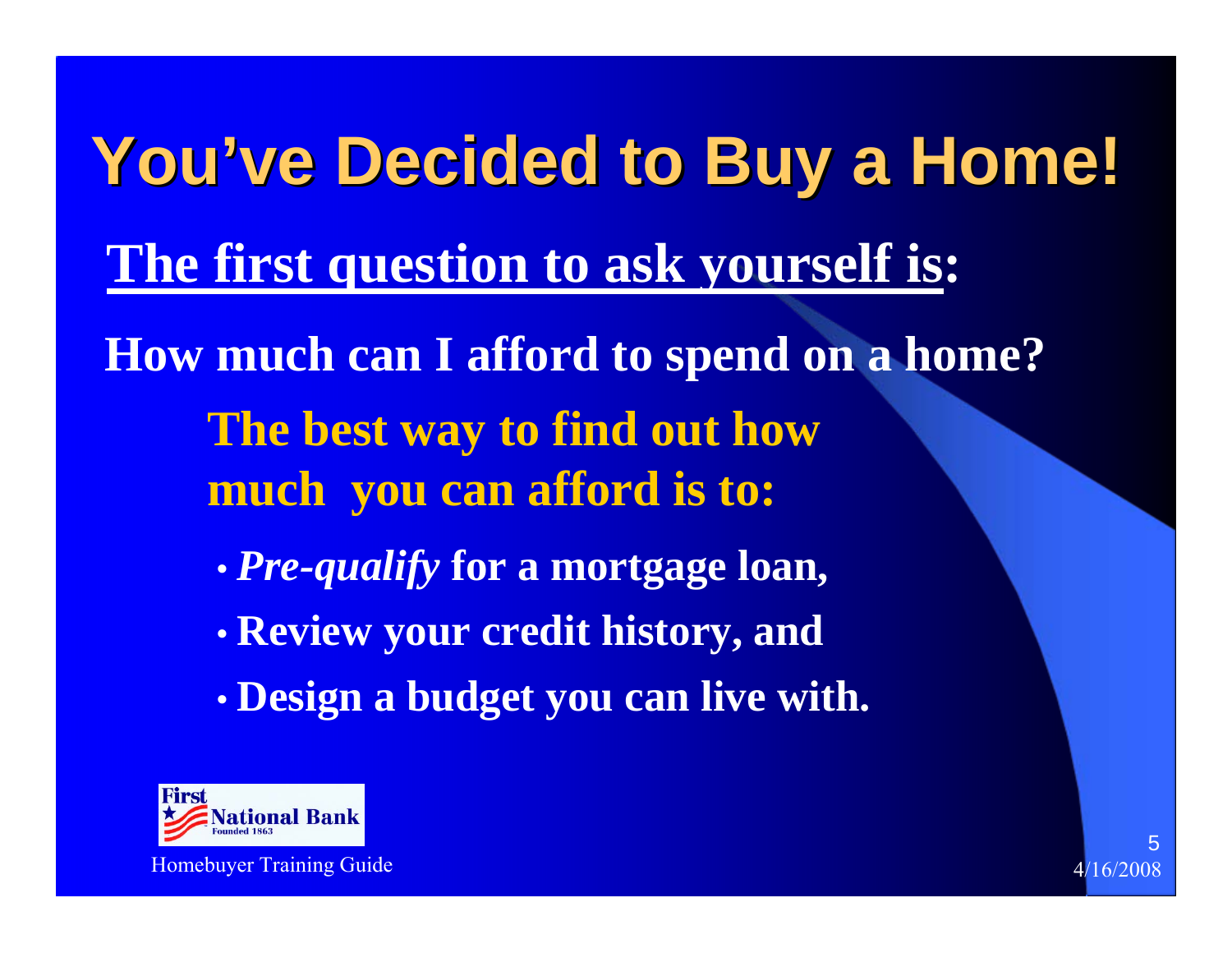# **"***Pre-qualifying qualifying***"for a Loan for a Loan**

*Pre-***qualifying shows you where you stand financially, based on your current income, debt and savings.** 

**In doing so, you can determine:**

- **An** *estimate* **of a home purchase price and monthly house payment** *you* **can afford.**
- **How much you will need for a down payment, and**
- **Budgeting goals you need to set and stick by.**

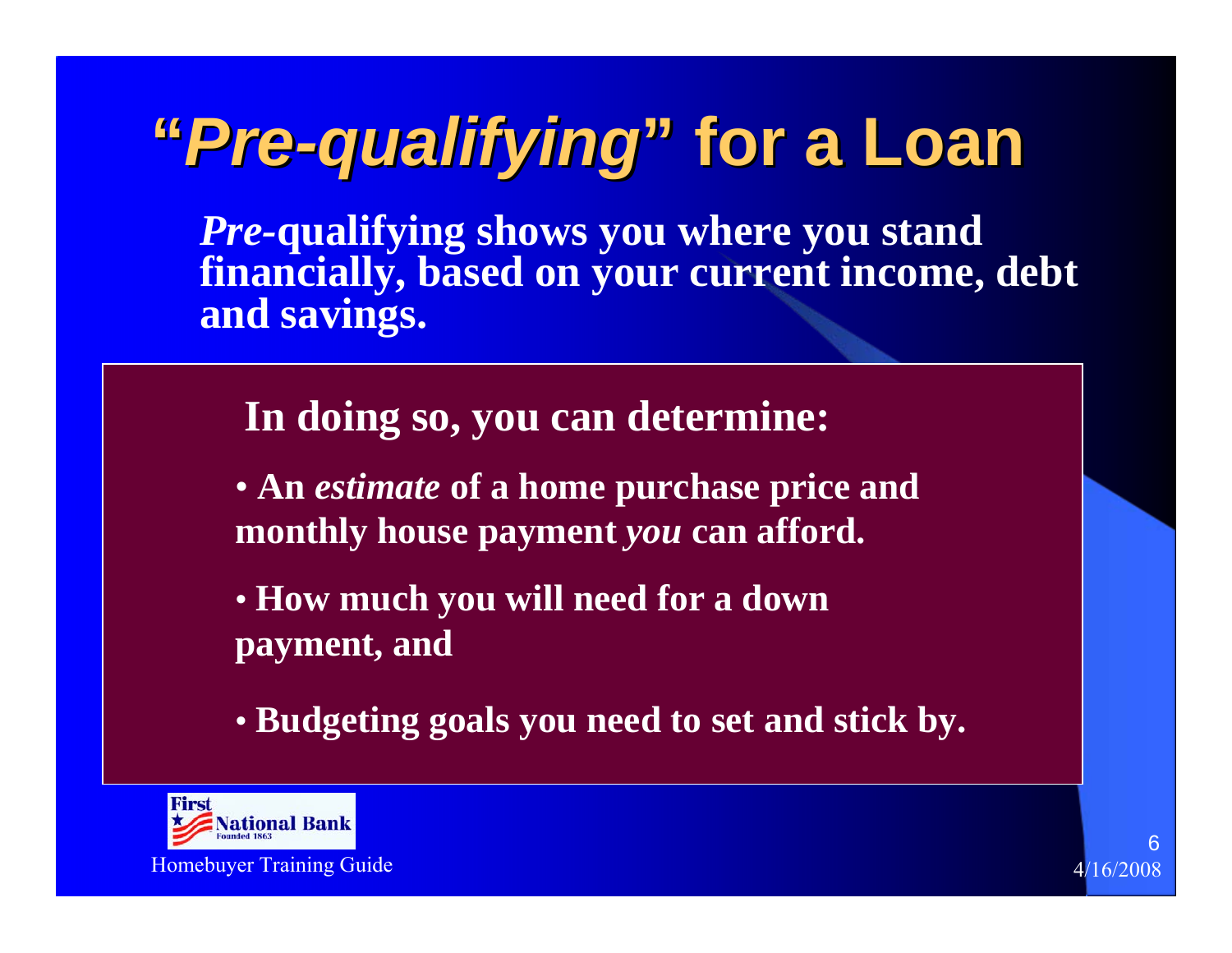# **The** *Pre-qualification qualification* **Worksheet: Worksheet:**

z **A worksheet will help you** *estimate*  **the home price, and maximum monthly mortgage payment you can afford and qualify for, based on your monthly income and debts, and loan interest rate.**

**• But, before we start the worksheet, let's go over the meaning of some terms that will help us in completing the worksheet.**

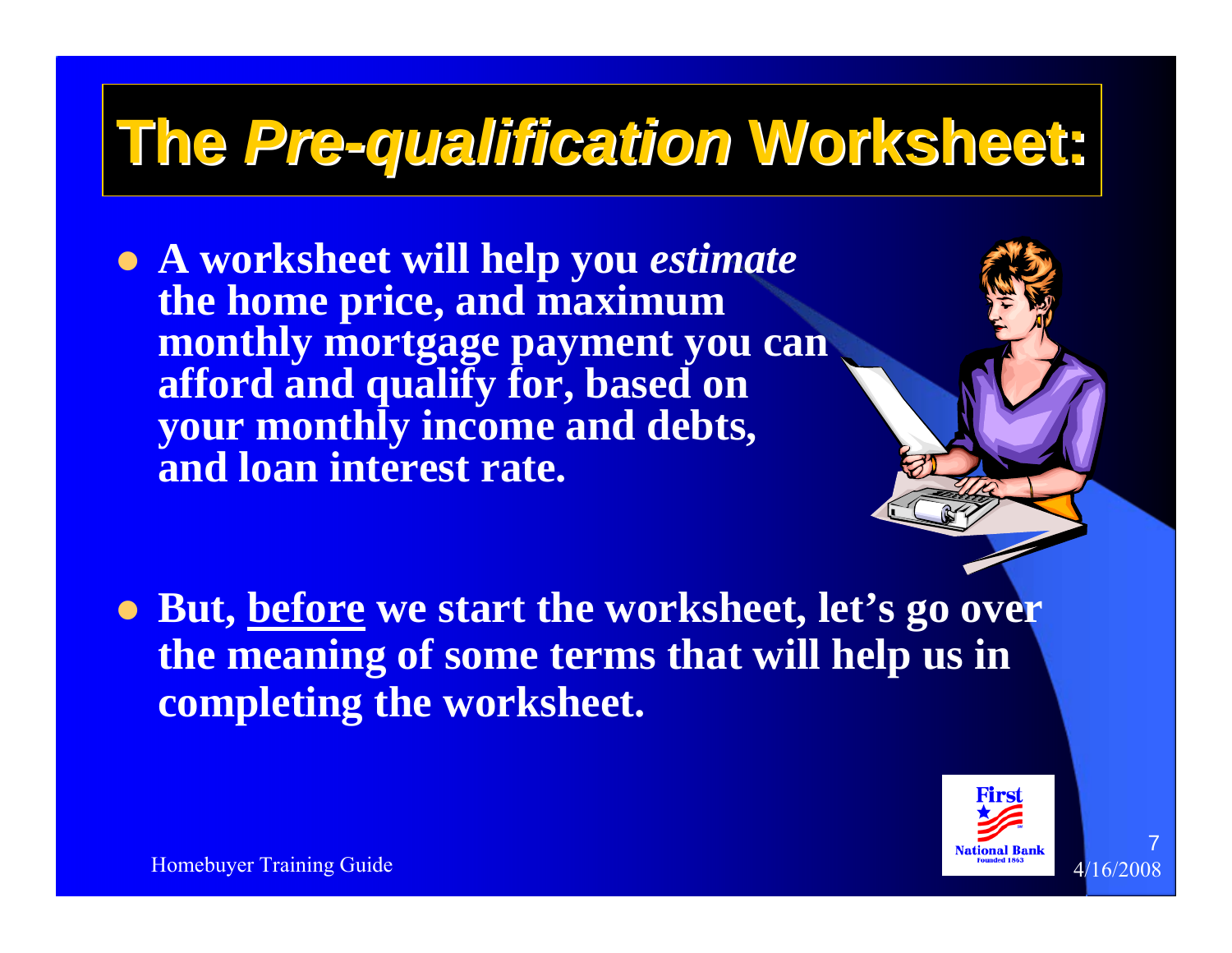# **Gross Monthly Income**

## *Gross* **monthly income includes:**

- **Regular Employment**
- **Social Security**
- **Rental Income**
- $\bullet$  Seasonal **Employment Income**
- **Unemployment Compensation**
- $\bullet$ **Commission Income**
- $\bullet$ **Child support**
- z **Alimony**

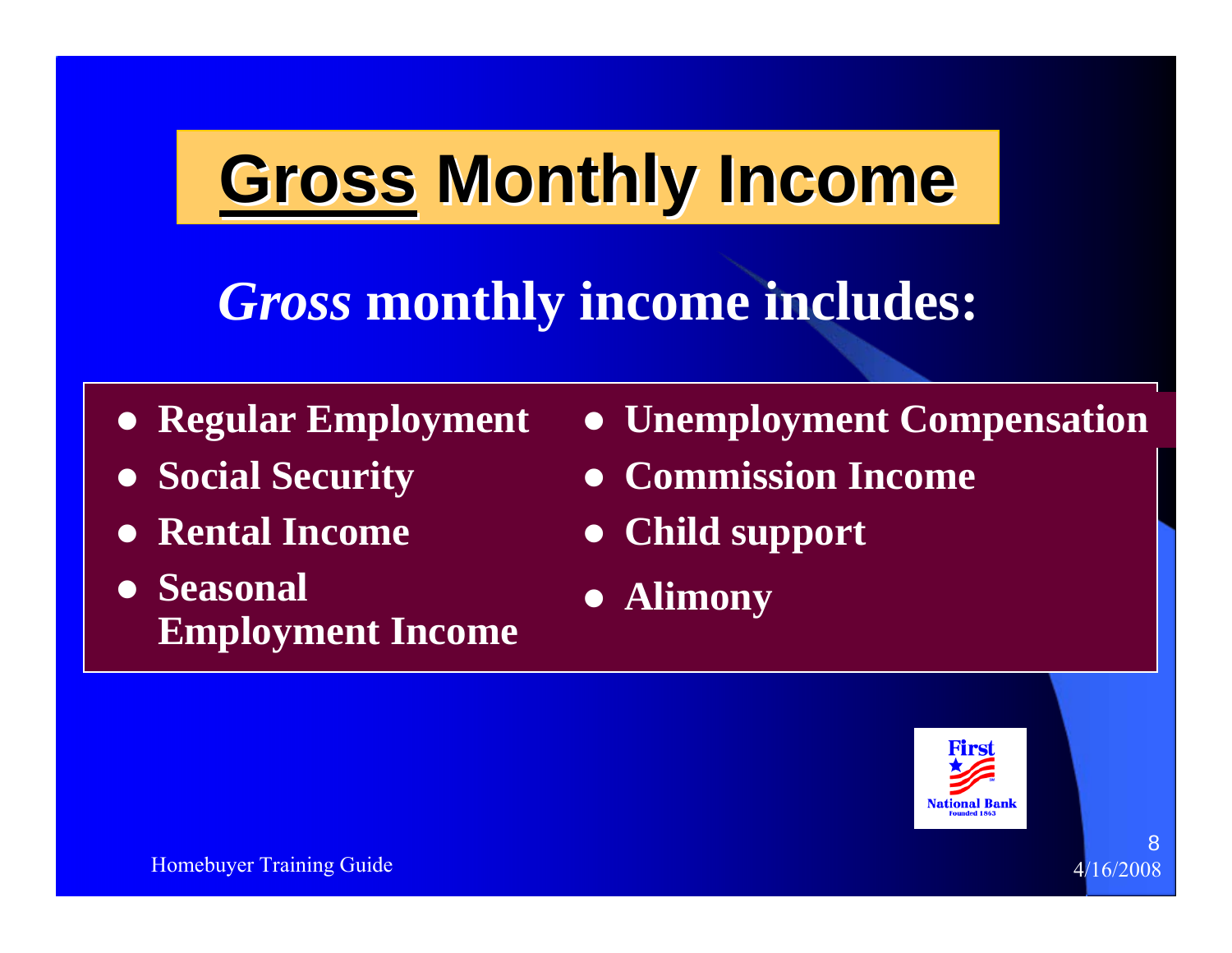# **Housing Expense and Debt Ratios**

**Are based on:**

**• Estimated Monthly Housing Expense** • Total Monthly Income **•** *Estimated* Total Monthly Debt



9

Homebuyer Training Guide 4/16/2008 and the state of the state and the state of the state 4/16/2008 and 4/16/2008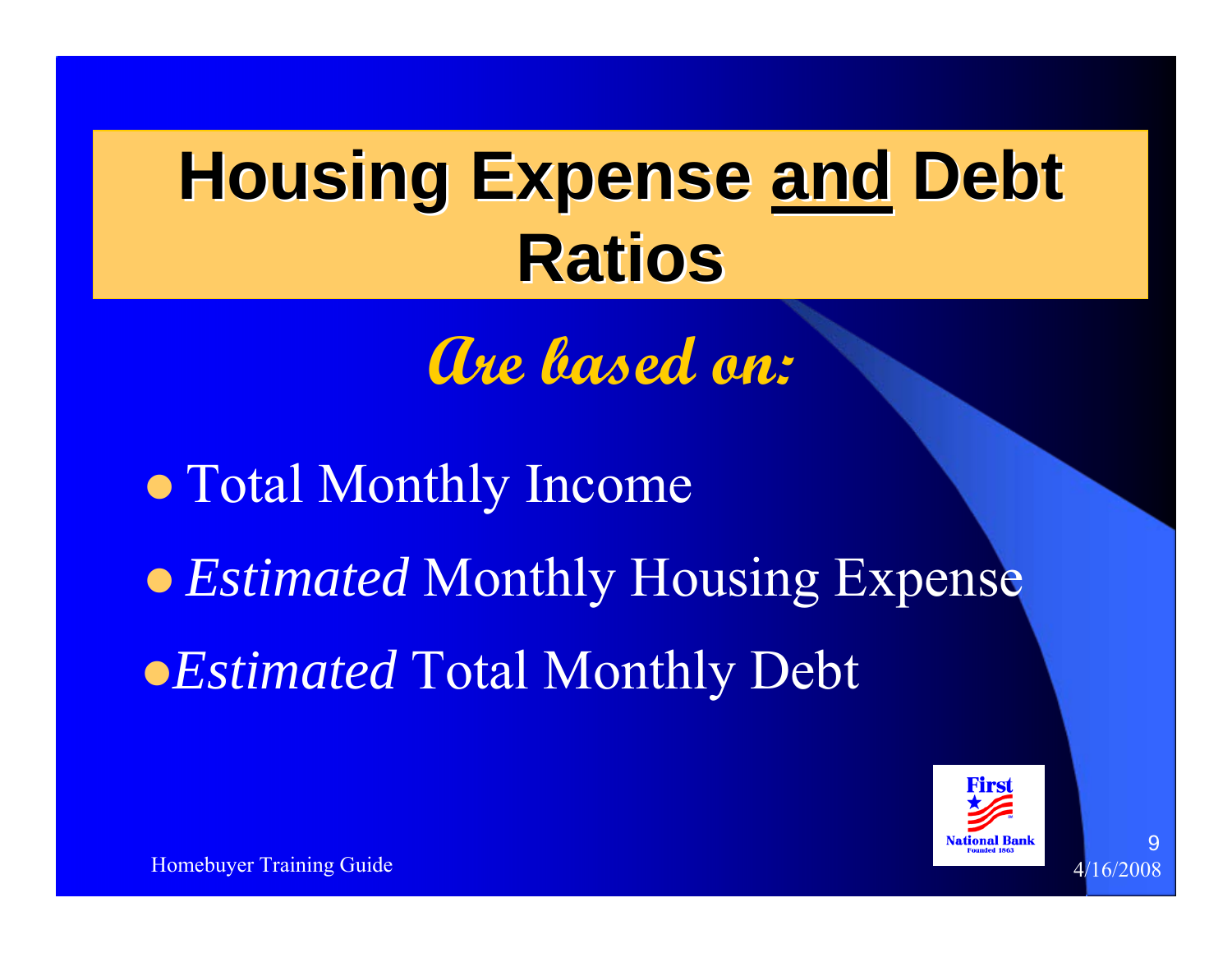# **Monthly Housing Expense Ratio:**

- Compares your projected total monthly *housing* expense with your *total* monthly income.
- Monthly housing expense includes the principal, interest, taxes & insurance **(PITI)** payment and, possibly, other financing and homeowners association dues.

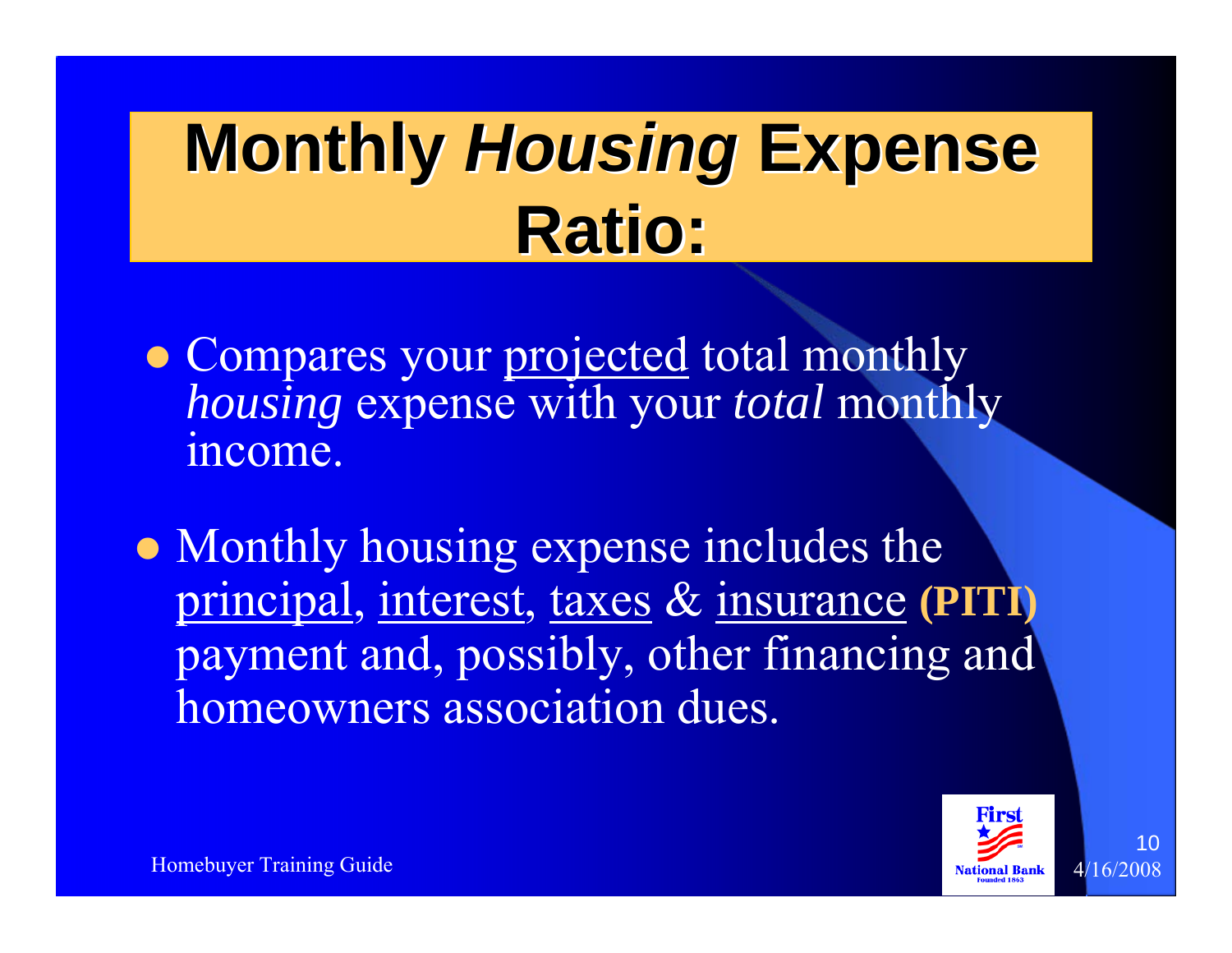# **(P.I.T.I.) ? (P.I.T.I.) ?**

**• Principal:** the portion of the payment used to reduce the loan balance.

**• Interest:** the portion of the payment used to pay interest that is due.

**• Taxes:**  $1/12$ <sup>th</sup> of the annual tax bill.

**• Insurance**:  $1/12^{\text{th}}$  of the annual mortgage and homeowners insurance premiums.

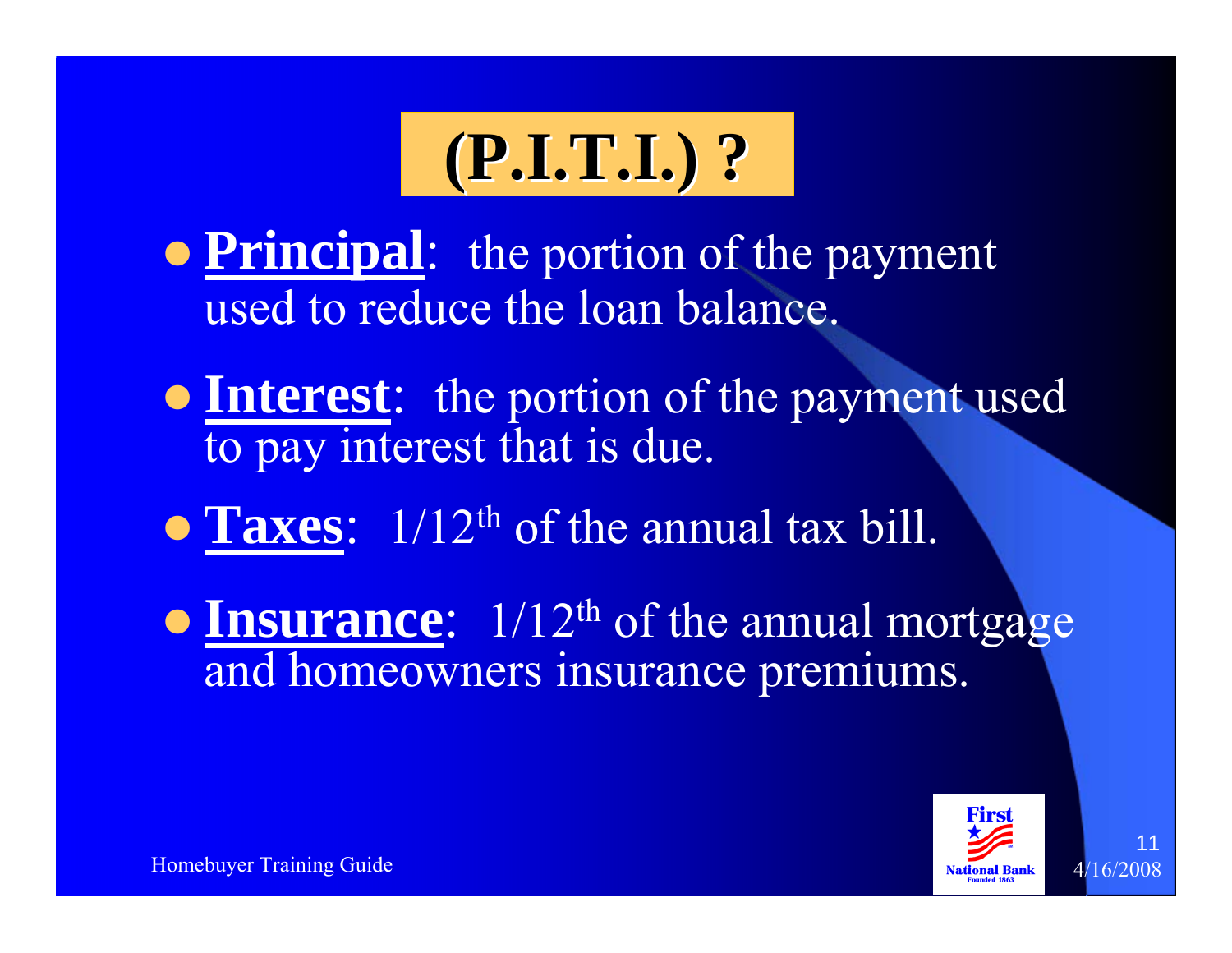# **TotalDebt Ratio:**

## Compares your *total* monthly debt with *total* monthly income.





Homebuyer Training Guide **4/16/2008** and the state of the state of the state of the state  $4/16/200$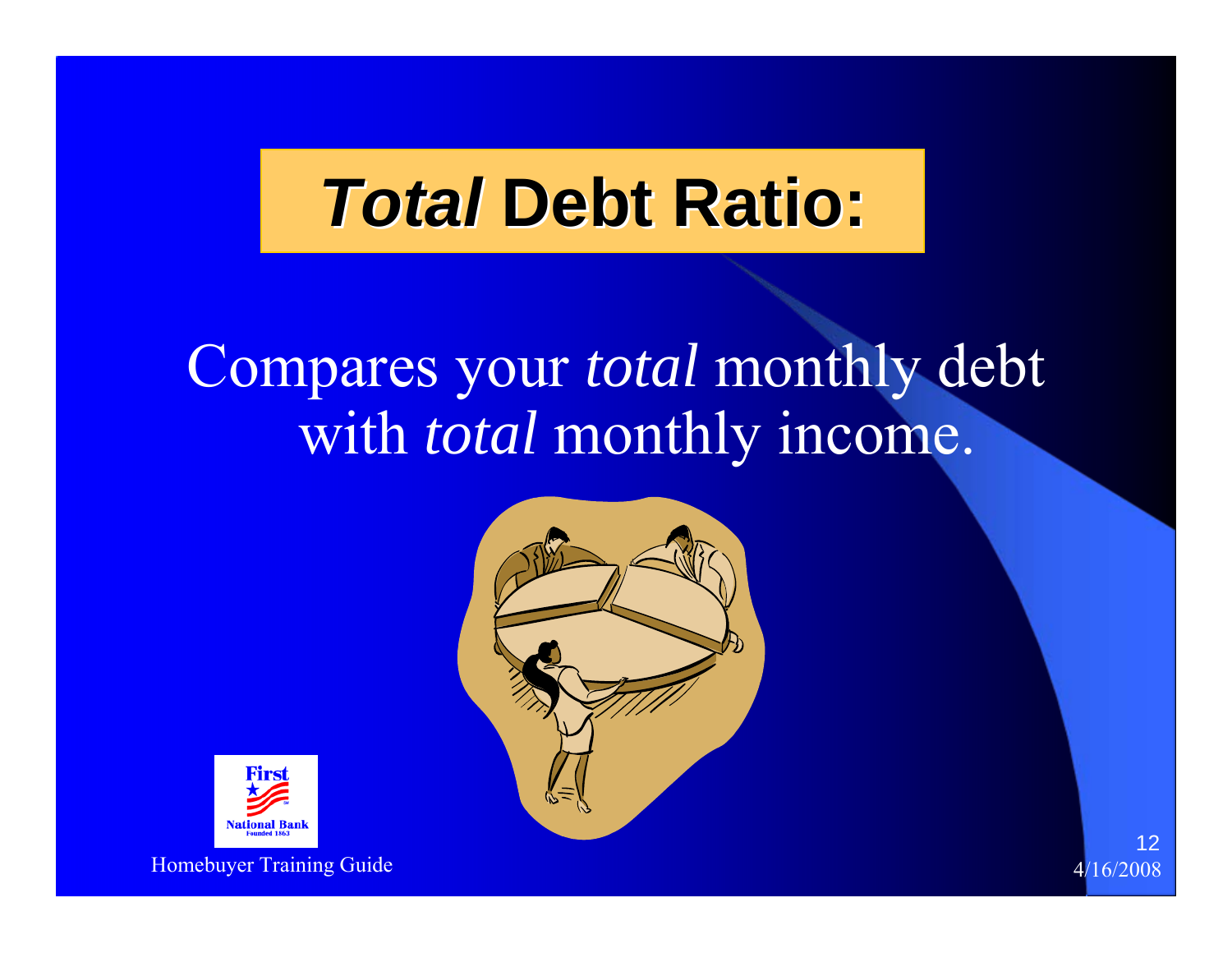# **Monthly Installment Debt Includes: Includes:**

- $\bullet$  **Student loans**
- **Auto & truck loans**
- **Home equity loans**
- z **401-k plan loans**
- **Child support or alimony payments**
- **Other monthly installment payments**

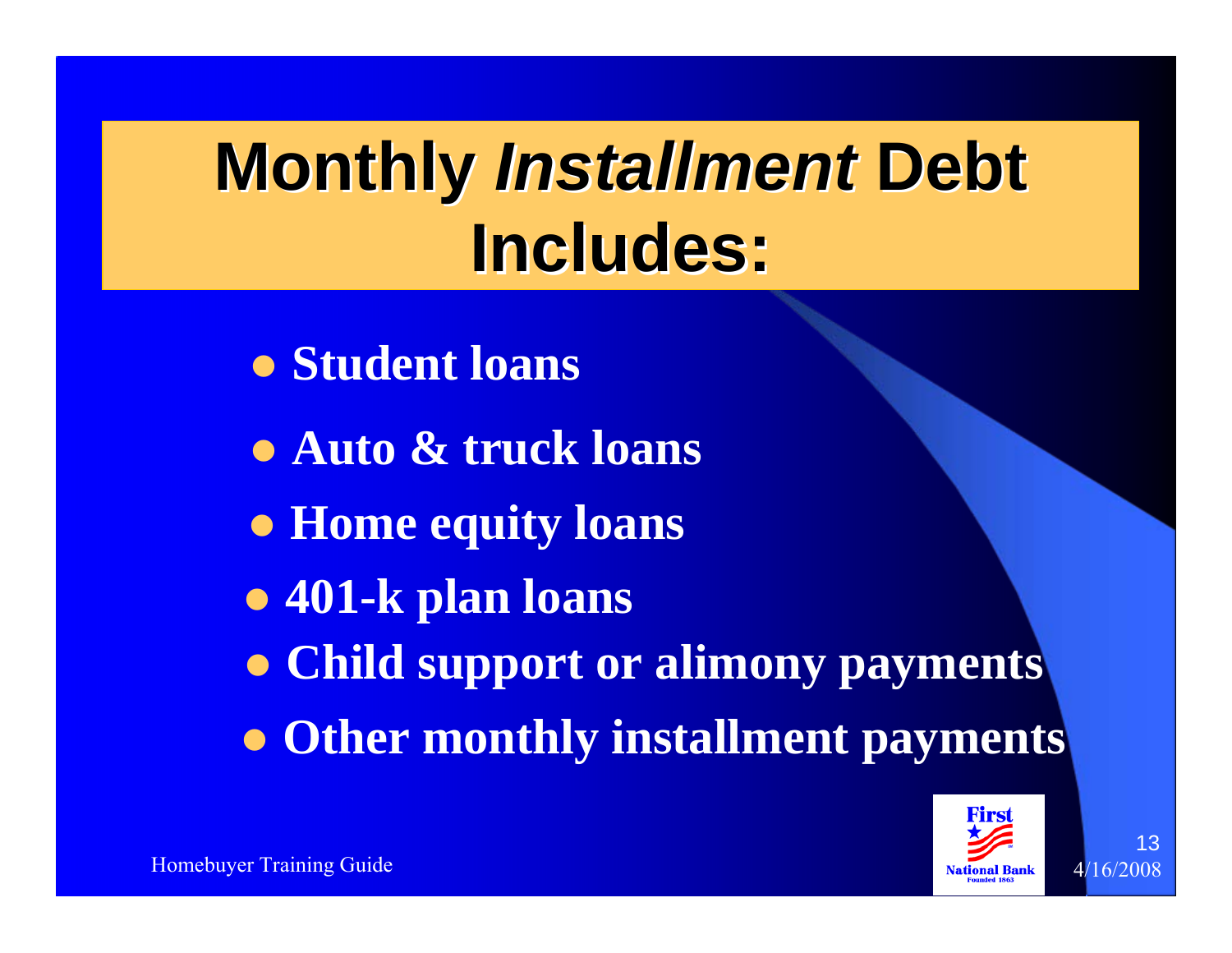# **Revolving Credit Debt Includes: Includes:**

## **• Lines of credit**



## **• Credit Cards**



Homebuyer Training Guide 4/16/2008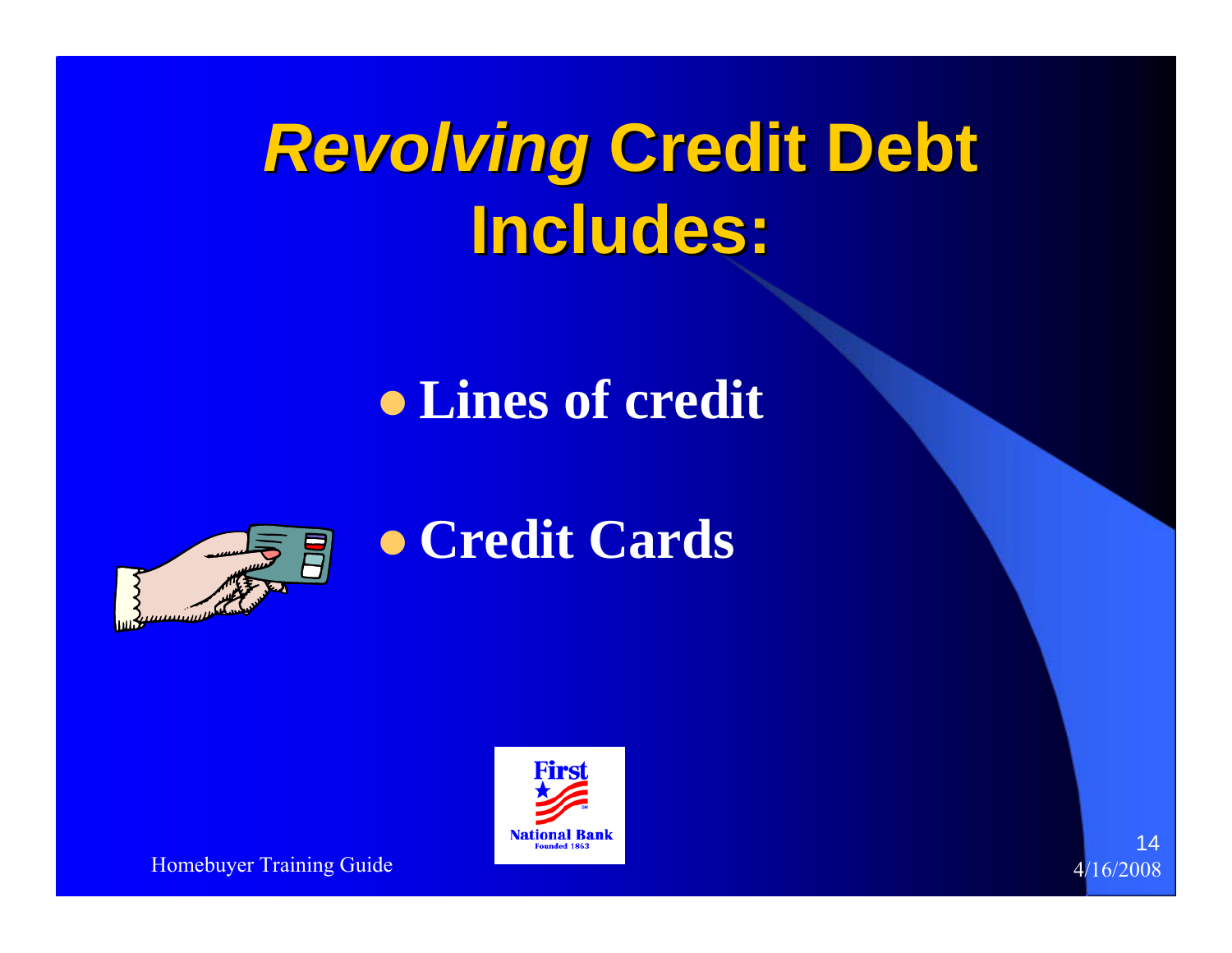# Let's Look at the Pre-qualification **Worksheet: Worksheet:**

 **So that you can see it clearly and work with it, please refer to the** *worksheet appearing shortly***.**



Homebuyer Training Guide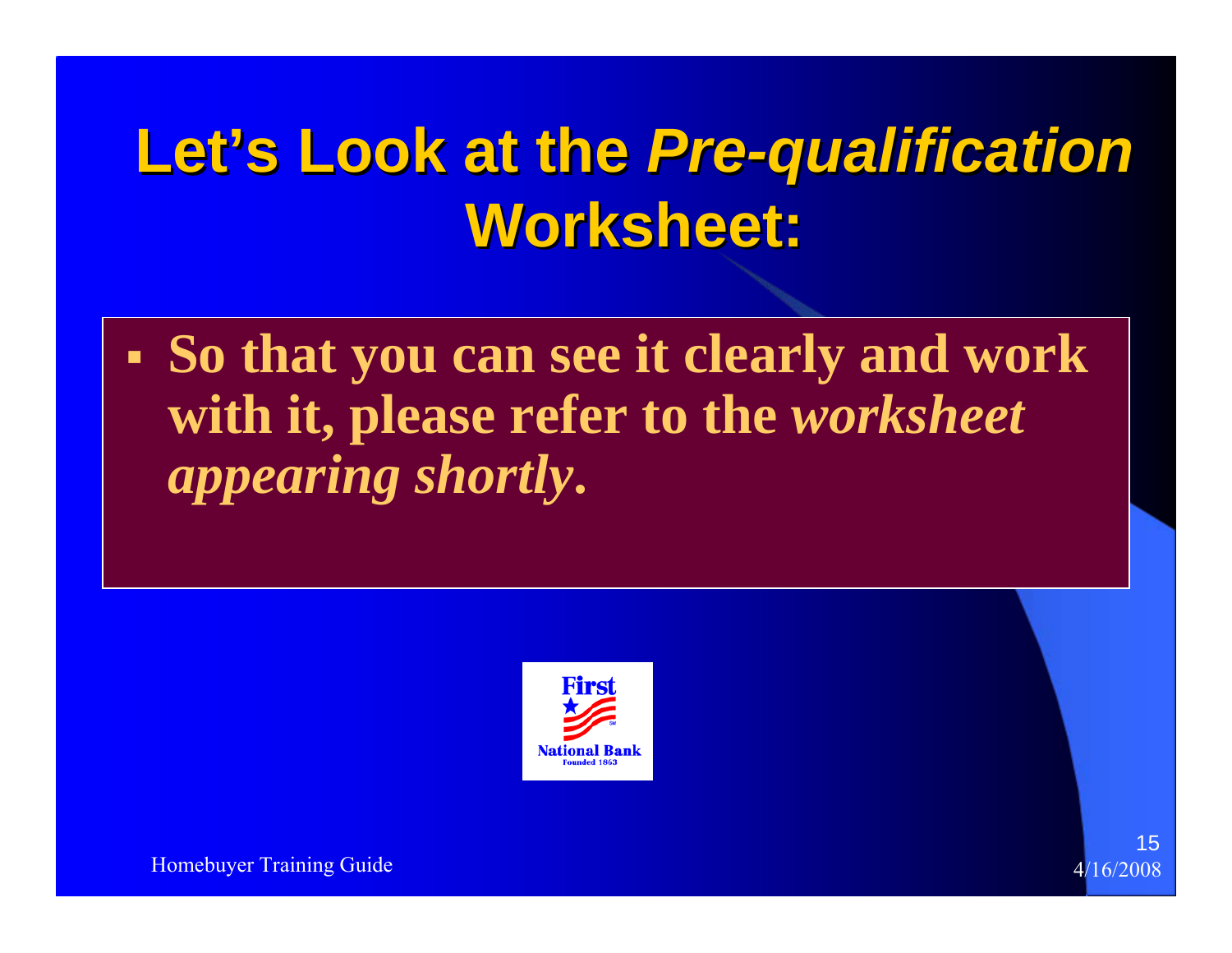**Monthly Income Analysis Monthly Income Analysis Let's look at: Section I: A.Gross Monthly Income, B.Housing Expense Test & C.Total Debt Test.**



16

Homebuyer Training Guide 416. The contract of the contract of the contract of the contract of the contract of the contract of the contract of the contract of the contract of the contract of the contract of the contract of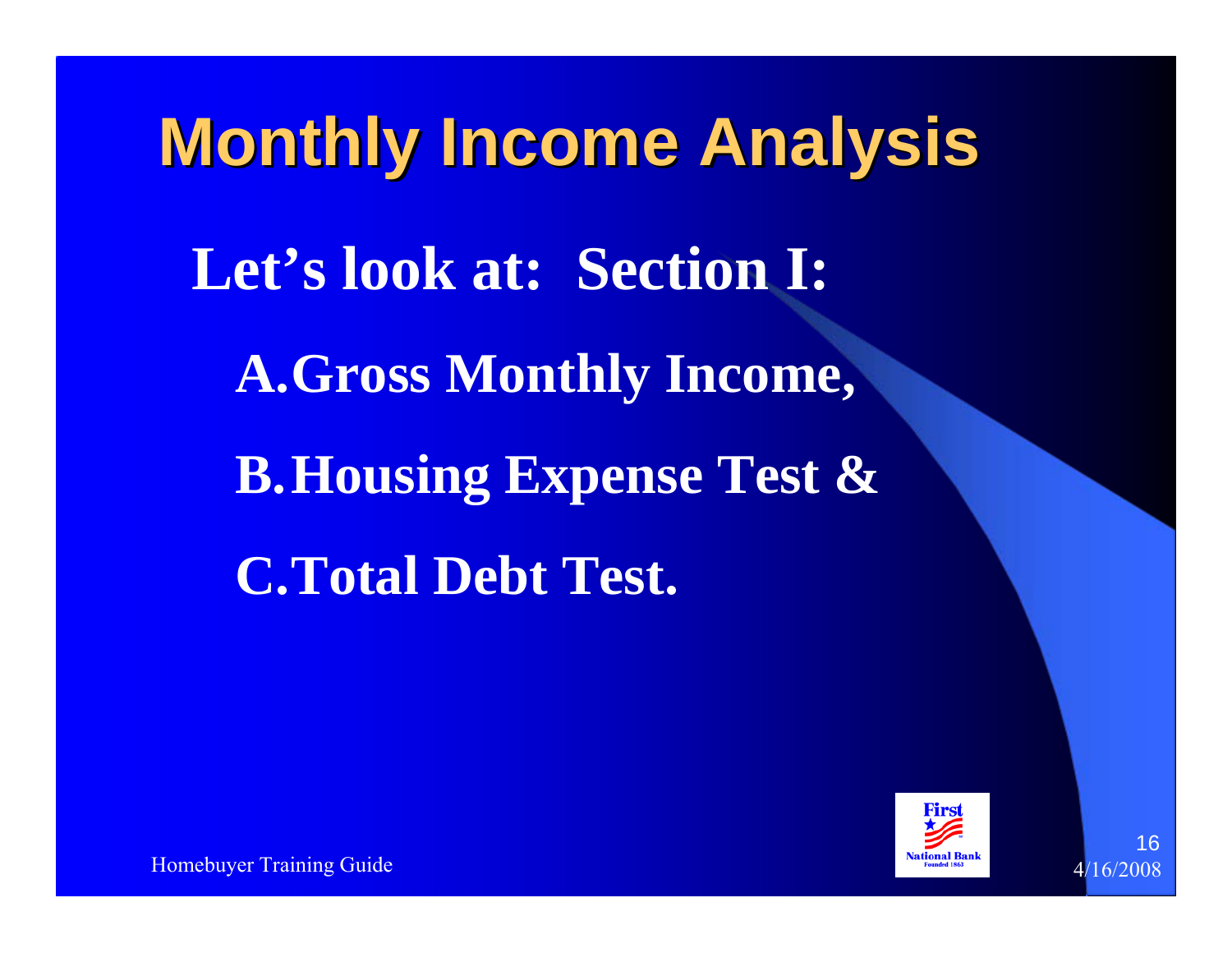## **HOW MUCH HOME YOU CAN AFFORD - PLANNER**

**Excel**

|             |                                     |                                            |                                                                                                                                                                                                                                |                                                                                                                                                                      |          |                                                                                    |                                                                          | <b>LANCO</b>                                                                                              |  |  |  |  |
|-------------|-------------------------------------|--------------------------------------------|--------------------------------------------------------------------------------------------------------------------------------------------------------------------------------------------------------------------------------|----------------------------------------------------------------------------------------------------------------------------------------------------------------------|----------|------------------------------------------------------------------------------------|--------------------------------------------------------------------------|-----------------------------------------------------------------------------------------------------------|--|--|--|--|
|             |                                     |                                            |                                                                                                                                                                                                                                |                                                                                                                                                                      |          |                                                                                    |                                                                          |                                                                                                           |  |  |  |  |
|             |                                     | I. MONTHLY INCOME ANALYSIS                 |                                                                                                                                                                                                                                |                                                                                                                                                                      |          |                                                                                    |                                                                          |                                                                                                           |  |  |  |  |
|             |                                     |                                            |                                                                                                                                                                                                                                |                                                                                                                                                                      |          |                                                                                    |                                                                          |                                                                                                           |  |  |  |  |
| A.          |                                     | <b>Gross Monthly Income Calculation</b>    |                                                                                                                                                                                                                                |                                                                                                                                                                      |          |                                                                                    |                                                                          |                                                                                                           |  |  |  |  |
|             |                                     |                                            | Determine your (and any co-borrower's) total gross monthly income - the total stable and verifiable income from all<br>sources before taxes and insurance premiums are deducted. Record the amount on Line 1, below.           |                                                                                                                                                                      |          |                                                                                    |                                                                          |                                                                                                           |  |  |  |  |
|             |                                     |                                            | Gross monthly income includes: Child support, alimony, unemployment comensation, social security, rental income,                                                                                                               |                                                                                                                                                                      |          |                                                                                    |                                                                          |                                                                                                           |  |  |  |  |
|             |                                     |                                            | seasonal employment income and commission income.                                                                                                                                                                              |                                                                                                                                                                      |          |                                                                                    |                                                                          |                                                                                                           |  |  |  |  |
|             |                                     |                                            |                                                                                                                                                                                                                                |                                                                                                                                                                      |          |                                                                                    |                                                                          |                                                                                                           |  |  |  |  |
|             |                                     |                                            |                                                                                                                                                                                                                                |                                                                                                                                                                      |          |                                                                                    |                                                                          |                                                                                                           |  |  |  |  |
|             |                                     | 1. Total Gross <b>Monthly</b> Income       |                                                                                                                                                                                                                                | 4,500                                                                                                                                                                | (Line 1) |                                                                                    |                                                                          |                                                                                                           |  |  |  |  |
|             |                                     |                                            |                                                                                                                                                                                                                                |                                                                                                                                                                      |          |                                                                                    |                                                                          |                                                                                                           |  |  |  |  |
| <b>B.</b>   |                                     | <b>Housing Expense Test</b>                | Based on your Total Gross Monthly Income, determine an estimate of the maximum amount you could afford                                                                                                                         |                                                                                                                                                                      |          |                                                                                    |                                                                          |                                                                                                           |  |  |  |  |
|             |                                     |                                            |                                                                                                                                                                                                                                | toward your monthly housing expense. Lenders typically allow up to 33% of gross monthly income to be paid                                                            |          |                                                                                    |                                                                          |                                                                                                           |  |  |  |  |
|             |                                     |                                            |                                                                                                                                                                                                                                |                                                                                                                                                                      |          | toward housing expense. This allowance factor is called the Housing Expense Ratio. |                                                                          |                                                                                                           |  |  |  |  |
|             |                                     |                                            |                                                                                                                                                                                                                                |                                                                                                                                                                      |          |                                                                                    |                                                                          |                                                                                                           |  |  |  |  |
|             |                                     | Total Gross Monthly Income (Line 1)        | $\boldsymbol{\$\}$                                                                                                                                                                                                             | The Housing Expense Ratio includes Principal, Interest, taxes, and Insurance (PITI)<br>4,500<br>and, if applicable, other financing and homeowners association dues. |          |                                                                                    |                                                                          |                                                                                                           |  |  |  |  |
|             |                                     | Housing Expense Ratio                      | 33%<br>X                                                                                                                                                                                                                       |                                                                                                                                                                      |          |                                                                                    |                                                                          |                                                                                                           |  |  |  |  |
|             |                                     | 2. Maximum Monthly Housing Expense Payment |                                                                                                                                                                                                                                | 1,485                                                                                                                                                                | (Line 2) |                                                                                    |                                                                          |                                                                                                           |  |  |  |  |
|             |                                     |                                            |                                                                                                                                                                                                                                | (You will need to refer to this figure later on in this worksheet)                                                                                                   |          |                                                                                    |                                                                          |                                                                                                           |  |  |  |  |
|             |                                     |                                            |                                                                                                                                                                                                                                |                                                                                                                                                                      |          |                                                                                    |                                                                          |                                                                                                           |  |  |  |  |
| $C_{\cdot}$ | <b>Total Debt Test</b>              |                                            |                                                                                                                                                                                                                                |                                                                                                                                                                      |          |                                                                                    |                                                                          | Based on your Total Gross Monthly Income, determine an estimate of the maximum amount you could afford to |  |  |  |  |
|             |                                     |                                            |                                                                                                                                                                                                                                |                                                                                                                                                                      |          |                                                                                    |                                                                          |                                                                                                           |  |  |  |  |
|             |                                     |                                            | pay each month toward total debt, including housing expense and all other installment and revolving credit<br>debt. Lenders typically allow for up to 38% of gross monthly income to be paid toward total debt. This allowance |                                                                                                                                                                      |          |                                                                                    |                                                                          |                                                                                                           |  |  |  |  |
|             |                                     |                                            |                                                                                                                                                                                                                                | factor is called the Total Debt Ratio.                                                                                                                               |          |                                                                                    |                                                                          |                                                                                                           |  |  |  |  |
|             |                                     |                                            |                                                                                                                                                                                                                                |                                                                                                                                                                      |          |                                                                                    |                                                                          | <b>PITI</b> is an acronym for the 4 parts of the monthly mortgage payment: $\blacktriangledown$           |  |  |  |  |
|             | Total Gross Monthly Income (Line 1) |                                            |                                                                                                                                                                                                                                | 4,500                                                                                                                                                                |          |                                                                                    | Principal - a portion of the payment used to reduce the loan balance.    |                                                                                                           |  |  |  |  |
|             | <b>Total Debt Ratio</b>             |                                            | X                                                                                                                                                                                                                              | 38%                                                                                                                                                                  |          |                                                                                    | Interest - a portion of a payment used to pay interest due. Taxes - 1/12 |                                                                                                           |  |  |  |  |
|             |                                     |                                            |                                                                                                                                                                                                                                |                                                                                                                                                                      |          |                                                                                    | of the annual property tax. Insurance - 1/12 of the annual mortgage and  |                                                                                                           |  |  |  |  |
|             |                                     | 3. Maximum Monthly Total Debt Payment      |                                                                                                                                                                                                                                | 1,710                                                                                                                                                                | (Line 3) | homeowner's insurance premiums.                                                    |                                                                          |                                                                                                           |  |  |  |  |
|             |                                     |                                            |                                                                                                                                                                                                                                |                                                                                                                                                                      |          |                                                                                    |                                                                          |                                                                                                           |  |  |  |  |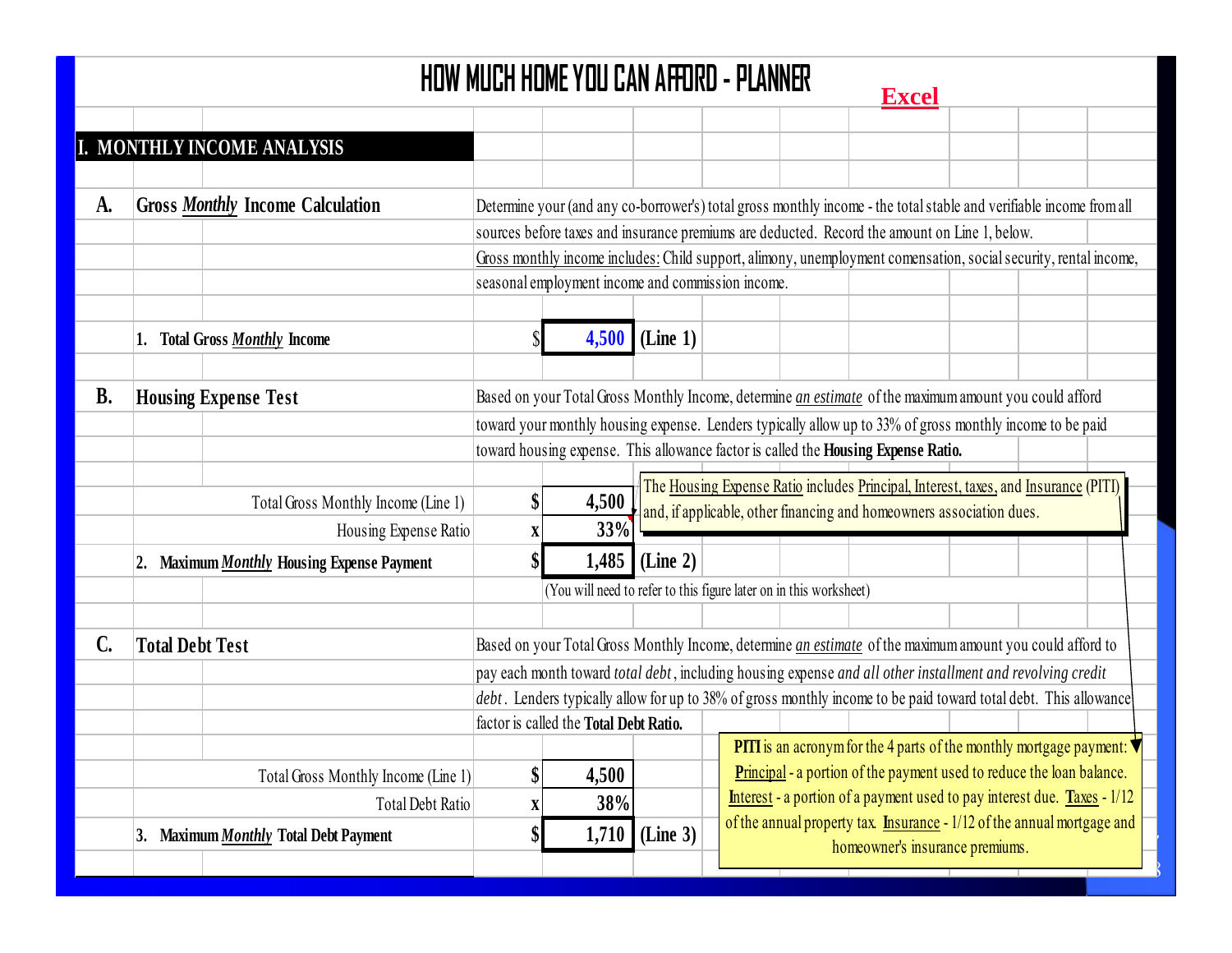## **D.Monthly Installment Debts.** On a separate piece of paper, list all monthly installment debts with 10 or more payments remaining. Add up the amounts and record that amount on Line 4 below.*<b>725* **(Line Revolving Credit Debts.** On a separate piece of paper, list all revolving credit balances. Add up the balances and multiply the total by 5% (.05) to estimate the monthly payment. Record that amount on Line 5 below. **325 x 5%\$ 16 (Line 5)** Add your Total Monthly Installment Debt Payments (Line 4) and your Total Monthly Revolving Credit Debt Payment (Line 5). Record the amount on line 6 below. **6. Total Monthly Installment & Revolving Credit Debt Payments \$741 (Line 6) 4. Total Monthly Installment Debt Payment** Total Revolving Credit Balances **\$ 5. Total Monthly Revolving Credit Debt Payments II. MONTHLY OBLIGATIONS ANALYSISTotal Monthly Installment and Revolving Debt** Monthly Installment Debt includes: student loans, car loans, home equity loans, 401(k) loans, and child support or alimony. Revolving Credit Debt includes: lines of credit and credit cards. o eow e s su cep e <sup>u</sup> s. **Monthly Obligations Analysis: Now, let's go over Total Monthly Installment, Revolving debt and Available Income**, **Section II Excel**

#### **E.Available Income Test.**

 Determine the actual amount of income available to be used for your maximum affordable monthly mortgage payment, including principal, interest, taxes and insurance (PITI), by subtracting Line 6 from Line 3.

Monthly Installment & Revolving Debt Payments (Line 6) **7. Income Available for maximum affordable Monthly Mortgage Payment (PITI)**

Maximum Monthly Total Debt Payment (Line 3)

$$
\begin{array}{r|l}\n\text{\$} & 1,710 \\
-\text{\$} & 741 \\
=\text{\$} & \text{\text{969}} \\
\end{array}
$$
 (Line 7)

Homebuyer Training Guide **4/16/2008** and the state of the state of the state of the state  $4/16/2008$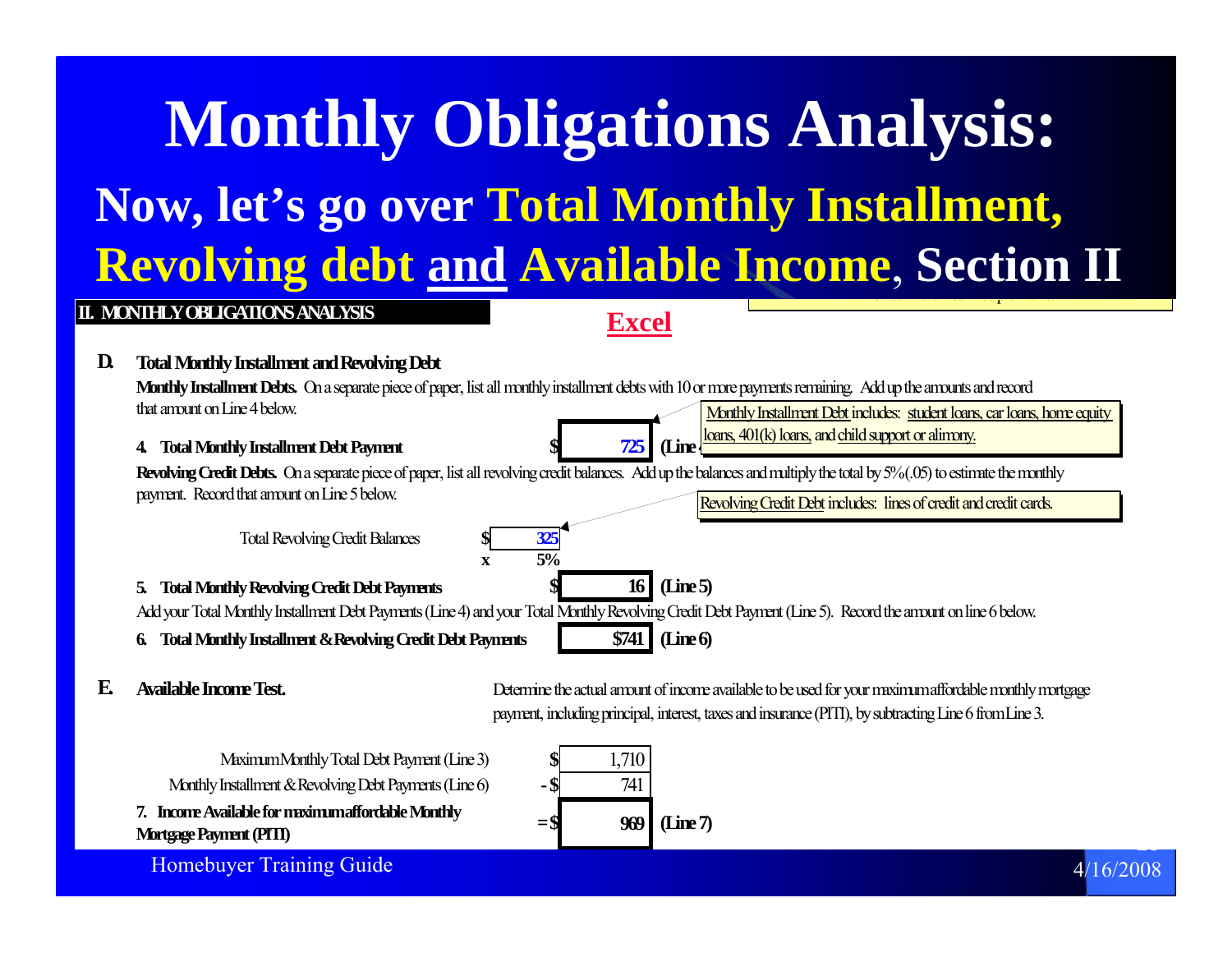# **Affordability Analysis Affordability Analysis**

z Now let's do the **Affordability Analysis, Section III F.** • This section is split into 2 screens which follow, so we can really focus on it.



Homebuyer Training Guide 4186 and 186 and 186 and 186 and 186 and 186 and 186 and 186 and 186 and 186 and 186 and 186 and 186 and 186 and 186 and 186 and 186 and 186 and 186 and 186 and 186 and 186 and 186 and 186 and 186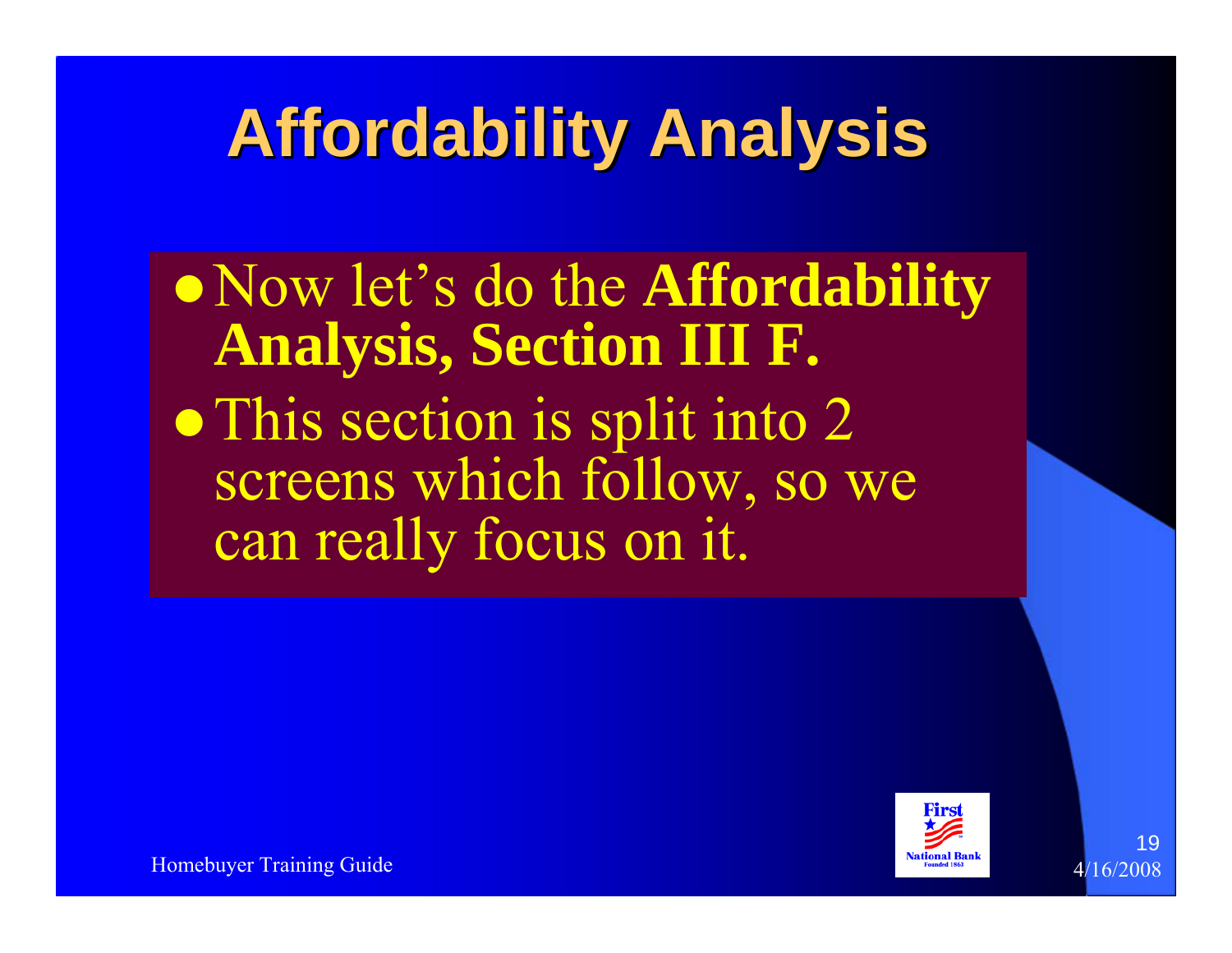#### This section will help you etimate a maximum affordable home price using the Affordability Factor Table. **F.** The Affordability Factor Table is based only on the Principal and Interest part of your estimated mortgage **Maximum Payment Calculation. III. AFFORDABILITY ANALYSIS**

payment, because taxes and insurance can vary so much in different part of the county to another. For the purposes of this estimate, figure on 75% of your total mortgage payment will go for principal and interest; the other 25% towards taxes and insurance.

Enter the lesser of Line 2 or Line 7





**LTV (Loan to Value) Ratio** is the calculation that shows the loan amount as a percentage of the value of the property. The **LTV Ratio** is determined by dividing the loan amount by the value or selling price of the property. Usually, the greater the LTV Ratio, the higher the interest rate charged on your loan. Maximum rates for banks, savings & loans, or government-insured loans are set by law. **Closing Costs** are those in addition to the price of the property istelf, that are due at the loan closing. These normally include, but are not limited to: origination fees, discount points, attorney's fees, costs for title insurance, surveys and recording documents, and prepayments of real estate taxes and insurance premiums held by the lender in escrow. Sometimes, but not usually, the seller will help the borrower (buyer) pay some of these costs.

**x**

**Years**

**%**

## **HOW MUCH HOME YOU CAN AFFORD - PLANNER (Continued)**

#### **F.Home Affordability & Down Payment Options.**

 Using the Maximum Principal & Interest Payment (Line 8) and the Home Affordability Factor Table below, you will be able to calculate your home affordability and down payment options that will help you meet your homeownership goal. **Select the loan type and interest rate.**

| <b>Maximum Principal &amp; Interest Payment (Line 8)</b> |   |
|----------------------------------------------------------|---|
| <b>Enter the Affordability Factor (see table below)</b>  |   |
| <b>Enter 30 or 15</b> (30 yr or 15 yr loan)              | Y |
| <b>Interest Rate (see table below)</b>                   |   |
| <b>Maximum House Buyer Qualifies For</b>                 |   |
| <b>Down Payment</b> $\%$ (5, 10, or 20) -see table below |   |
| <b>Minimum Down Payment Required</b>                     |   |

*(Does not include closing costs)*

**\$727 \$727 \$727 110 <sup>x</sup> 160 <sup>x</sup> 203 15 Years 30 Years 30 7.00% % 6.75% % 6.25% <sup>=</sup> \$79,922 <sup>=</sup> \$116,250 <sup>=</sup> \$147,492 <sup>x</sup> 5% <sup>x</sup> 10% <sup>x</sup> 20%<sup>=</sup> \$3,996 <sup>=</sup> \$11,625 <sup>=</sup> \$29,498**

## Homebuyer Training Guide **4/16/2008** and the state of the state of the state of the state  $\frac{4}{16/2008}$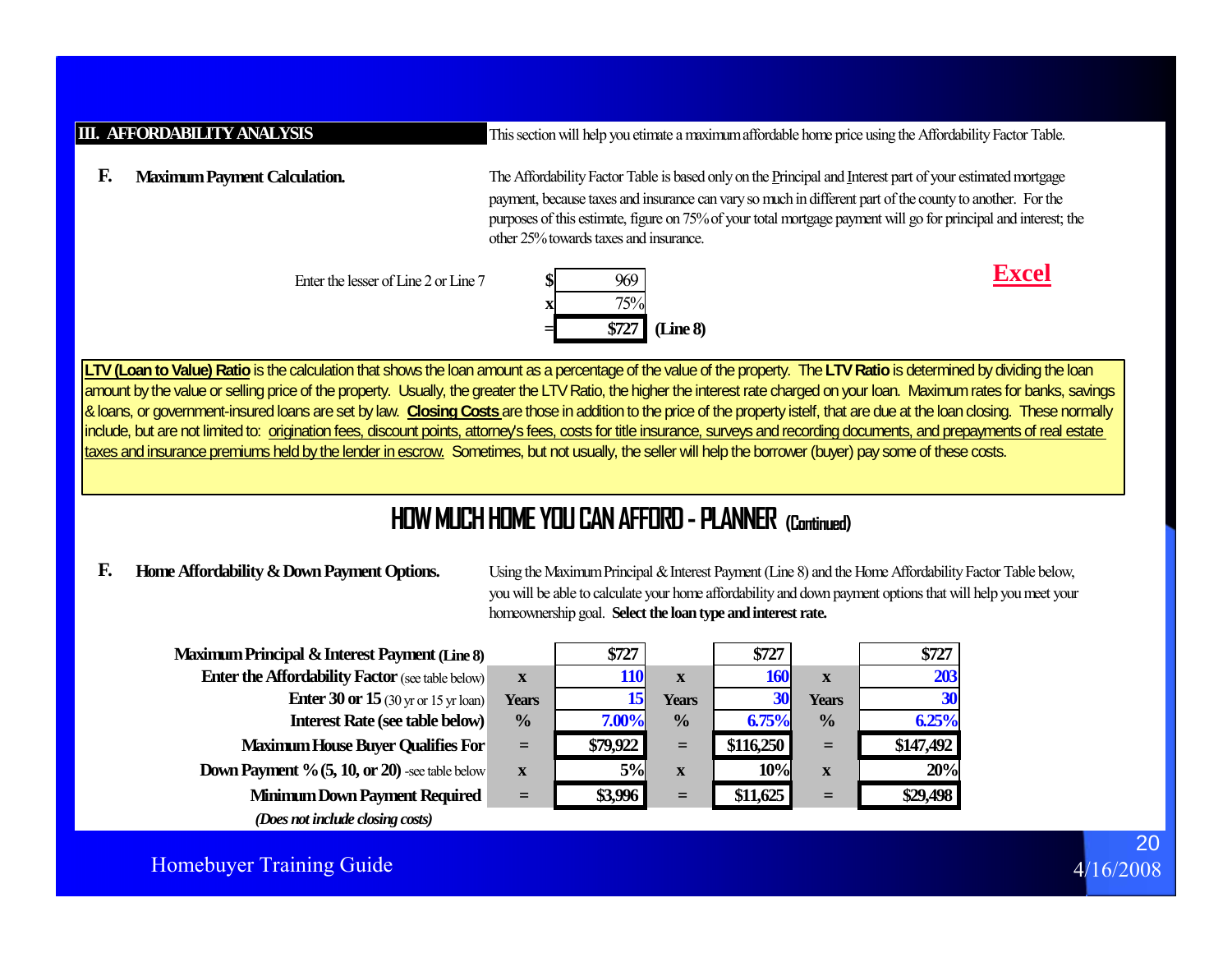#### **HOME AFFORDABILITY FACTOR TABLE**

**Instructions:**

1. Select a loan term (15 or 30 years)

- 2. Fid the current interest rate for the loan term you selected. (You can often find current mortgage interest rates in the real estate section of your local newspaper).
- 3. Read across and record the factor for each down payment percentage in the Affordability Factor section.
- 4. Complete the Affordability analysis calculations above.

### **Suggestion:**

Examine your options by comparing the affordability of different loan terms (30 or 15 years) with different down payment amounts.

|                      |       | <b>30-YEAR LOANS</b> |     | <b>15-YEAR LOANS</b> |                     |                   |  |  |
|----------------------|-------|----------------------|-----|----------------------|---------------------|-------------------|--|--|
|                      |       | <b>Down Payment</b>  |     |                      | <b>Down Payment</b> |                   |  |  |
| <b>Interest Rate</b> | $5\%$ | 10%                  | 20% | 5%                   | 10%                 | $\overline{20}\%$ |  |  |
| 4.50                 | 184   | 202                  | 246 | 128                  | 131                 | 163               |  |  |
| 4.75                 | 179   | 196                  | 239 | 126                  | 129                 | 160               |  |  |
| 5.00                 | 174   | 191                  | 232 | 124                  | 127                 | 158               |  |  |
| 5.25                 | 170   | 186                  | 226 | 122                  | 125                 | 155               |  |  |
| 5.50                 | 166   | 181                  | 220 | 120                  | 123                 | 152               |  |  |
| 5.75                 | 162   | 177                  | 214 | 118                  | 121                 | 150               |  |  |
| 6.00                 | 158   | 172                  | 208 | 116                  | 119                 | 148               |  |  |
| 6.25                 | 154   | 168                  | 203 | 115                  | 118                 | 145               |  |  |
| 6.50                 | 151   | 164                  | 197 | 113                  | 116                 | 143               |  |  |
| 6.75                 | 147   | 160                  | 192 | 111                  | 114                 | 141               |  |  |
| 7.00                 | 144   | 156                  | 187 | 110                  | 112                 | 139               |  |  |
| 7.25                 | 140   | 153                  | 183 | 108                  | 111                 | 136               |  |  |
| 7.50                 | 137   | 149                  | 178 | 107                  | 109                 | 134               |  |  |
| 7.75                 | 134   | 146                  | 174 | 105                  | 107                 | 132               |  |  |
| 8.00                 | 131   | 142                  | 170 | 104                  | 106                 | 130               |  |  |
| 8.25                 | 128   | 139                  | 166 | 102                  | 104                 | 128               |  |  |
| 8.50                 | 126   | 136                  | 162 | 101                  | 103                 | 126               |  |  |
| 8.75                 | 123   | 133                  | 158 | 99                   | 101                 | 125               |  |  |
| 9.00                 | 121   | 131                  | 155 | 98                   | 100                 | 123               |  |  |
| 9.25                 | 118   | 128                  | 151 | 97                   | 98                  | 121               |  |  |
| 9.50                 | 116   | 125                  | 148 | 95                   | 97                  | 119               |  |  |
| 9.75                 | 113   | 123                  | 145 | 94                   | 96                  | 117               |  |  |
| 10.00                | 111   | 120                  | 142 | 93                   | 94                  | $\overline{116}$  |  |  |
| 10.25                | 109   | 118                  | 139 | 91                   | 93                  | 114               |  |  |
| 10.50                | 107   | 115                  | 136 | 90                   | 92                  | 113               |  |  |
| 10.75                | 105   | 113                  | 133 | 89                   | 91                  | 111               |  |  |
| 11.00                | 103   | 111                  | 131 | 88                   | 89                  | 109               |  |  |
| 11.25                | 101   | 109                  | 128 | 87                   | 88                  | 108               |  |  |
| 11.50                | 99    | 107                  | 126 | 85                   | 87                  | 107               |  |  |
| 11.75                | 97    | 105                  | 123 | 84                   | 86                  | 105               |  |  |
| 12.00                | 96    | 103                  | 121 | 83                   | 85                  | 104               |  |  |
| 12.25                | 94    | 101                  | 119 | 82                   | 84                  | 102               |  |  |

#### **AFFORDABILITY FACTOR TABLE:**

4/16/2008

21

Homebuyer Training Guide